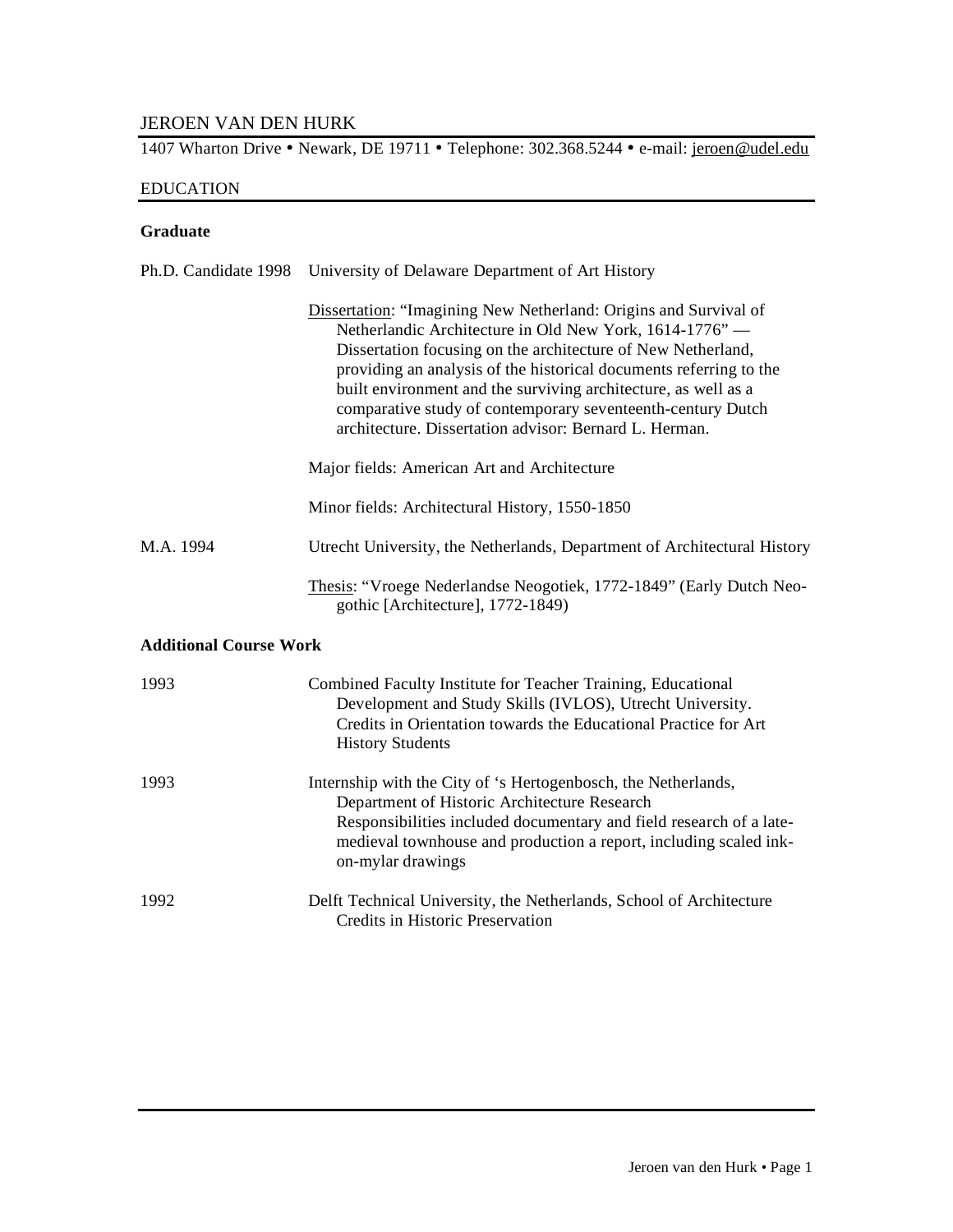#### APPOINTMENTS

DISSERTATION FELLOW September 2005-Present McNeil Center for Early American Studies University of Pennsylvania, Philadelphia, PA

Nine-month fellowship through the McNeil Center for Early American Studies at the University of Pennsylvania, in conjunction with the New Netherland Institute in Albany, and the Quinn Foundation to support research and writing of the doctoral dissertation.

RESEARCH ASSISTANT 2003-2005 Center for Historic Architecture and Design University of Delaware, Newark, DE

Administered and coordinated a two-year documentation project of historic resources in New Garden Township, Chester County, Pennsylvania, for the New Garden Township Historic Commission. Responsibilities included field documentation, assistant teaching, producing scaled field notes, architectural documentation drawings using AutoCAD, writing and editing reports, and public outreach. Twenty-five buildings were carefully documented during this period and the finished reports will be made available online (http://mercury.ccil.org/%7Enghc/swn00003.htm).

RESEARCH ASSISTANT 2001-2005 Center for Historic Architecture and Design University of Delaware, Newark, DE

Responsibilities included documentary and field research of cultural resources in Delaware, Maryland, Pennsylvania, and New Jersey. Provided technical support and assisted with field documentation involving architectural photography and production of scaled field notes, field survey, produced architectural documentation drawings, and produced illustration level drawings for publication and presentation. Additional responsibilities included training other research assistants in becoming self-sufficient with AutoCAD.

INSTRUCTOR 2000-2002 Art History Department University of Delaware, Newark, DE

Taught three 200-level classes: American Art: 1607-1865 (fall semester 2000), American Art: 1865-Present (summer session 2001), and American Art: 1607-1865 (winter session 2002).

TEACHING ASSISTANT 1999-2000 Art History Department University of Delaware, Newark, DE

Responsibilities included providing additional weekly tutoring sections for undergraduate students in two art history survey classes, holding office hours, and grading papers and exams. Prehistoric Art to Late Gothic and Renaissance to Present.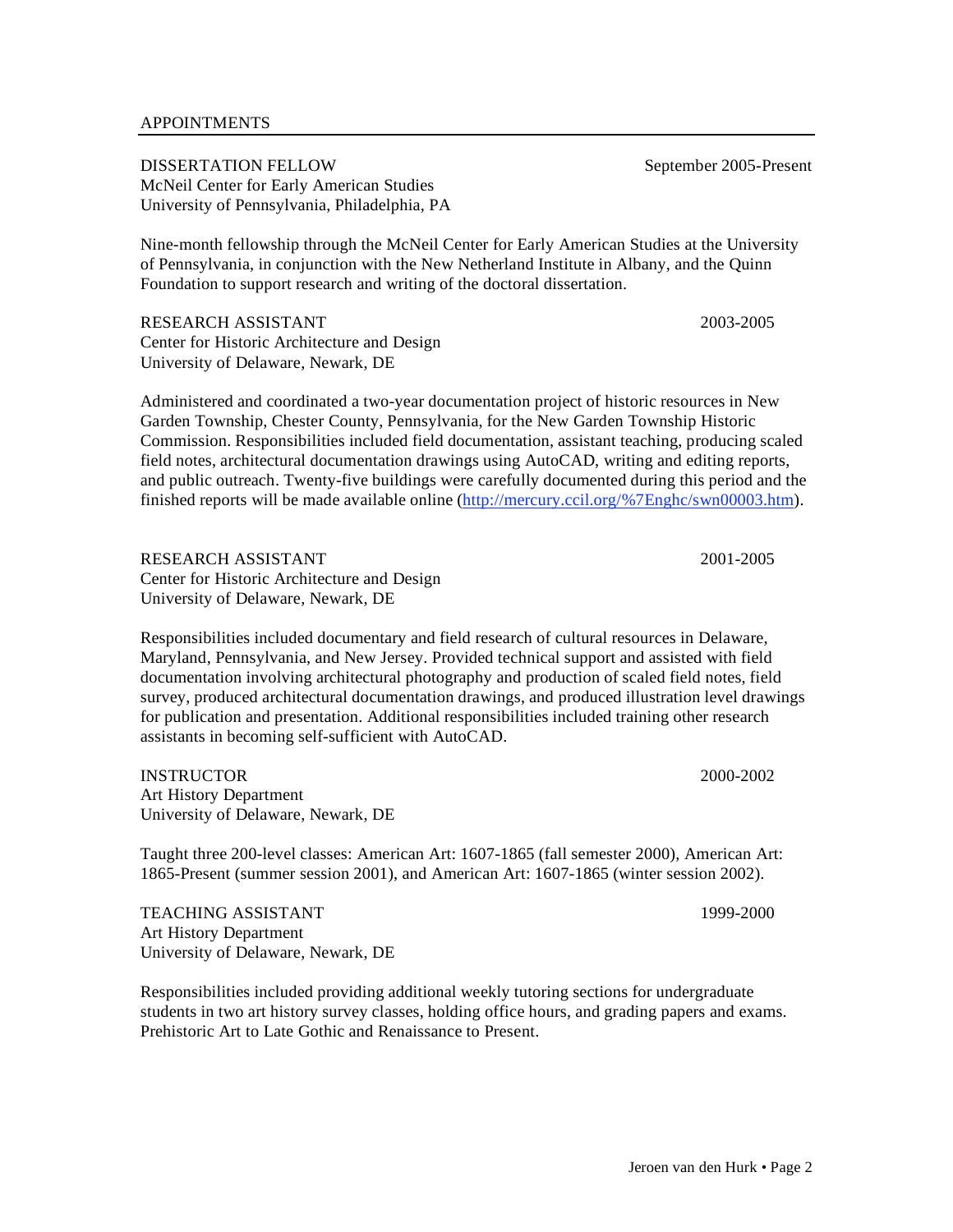Responsibilities included documentary and field research of cultural resources in Delaware, Maryland, and Pennsylvania. Provided technical support and assisted with field documentation involving architectural photography and production of scaled field notes, field survey, produced architectural documentation drawings, and produced illustration level drawings in ink-on-mylar for publication and presentation. Administered and coordinated the Delaware Threatened Building Survey from 1997 to 1999.

### FELLOWSHIPS AND ASSISTANTSHIPS

University of Delaware, Newark, DE

- Quinn Foundation Dissertation Fellowship in New Netherland and the Dutch Atlantic World, McNeil Center for Early American Studies, University of Pennsylvania, and The New Netherland Institute, New York State Library, 2005-Present
- Graduate Research Assistantship, Center for Historic Architecture and Design, University of Delaware 2001-2005

Graduate Teaching Assistantship, Art History Department, University of Delaware, 1999-2000

Graduate Research Assistantship, Center for Historic Architecture and Design, University of Delaware 1996-1999

## PUBLICATIONS AND RESEARCH

#### **Essays**

- "Origins and Survival of Netherlandic Building Traditions in North America," in *Proceedings of the Second International Congress on Construction History*, Volume 3. Malcolm Dunkeld, et al, editors, Construction History Society, 2006
- "The Architecture of New Netherland Revisited," in *Building Environments. Perspectives in Vernacular Architecture X*, Kenneth A. Breisch, and Alison K. Hoagland, editors, University of Tennessee Press, 2005

### **Reviews**

Stevens, John R. *Dutch Vernacular Architecture in North America, 1640-1840*. West Hurley, New York: The Society for the Preservation of Hudson Valley Vernacular Architecture, 2005. For *de Halve Maen*, Journal of the Holland Society, Vol. LXXVII, Number 4, Winter 2005

#### **Research and Technical Reports**

*The Lamborn House*, New Garden Historical Commission, PA. With Margaret Jones. 2006 (http://mercury.ccil.org/%7Enghc/swn00003.htm)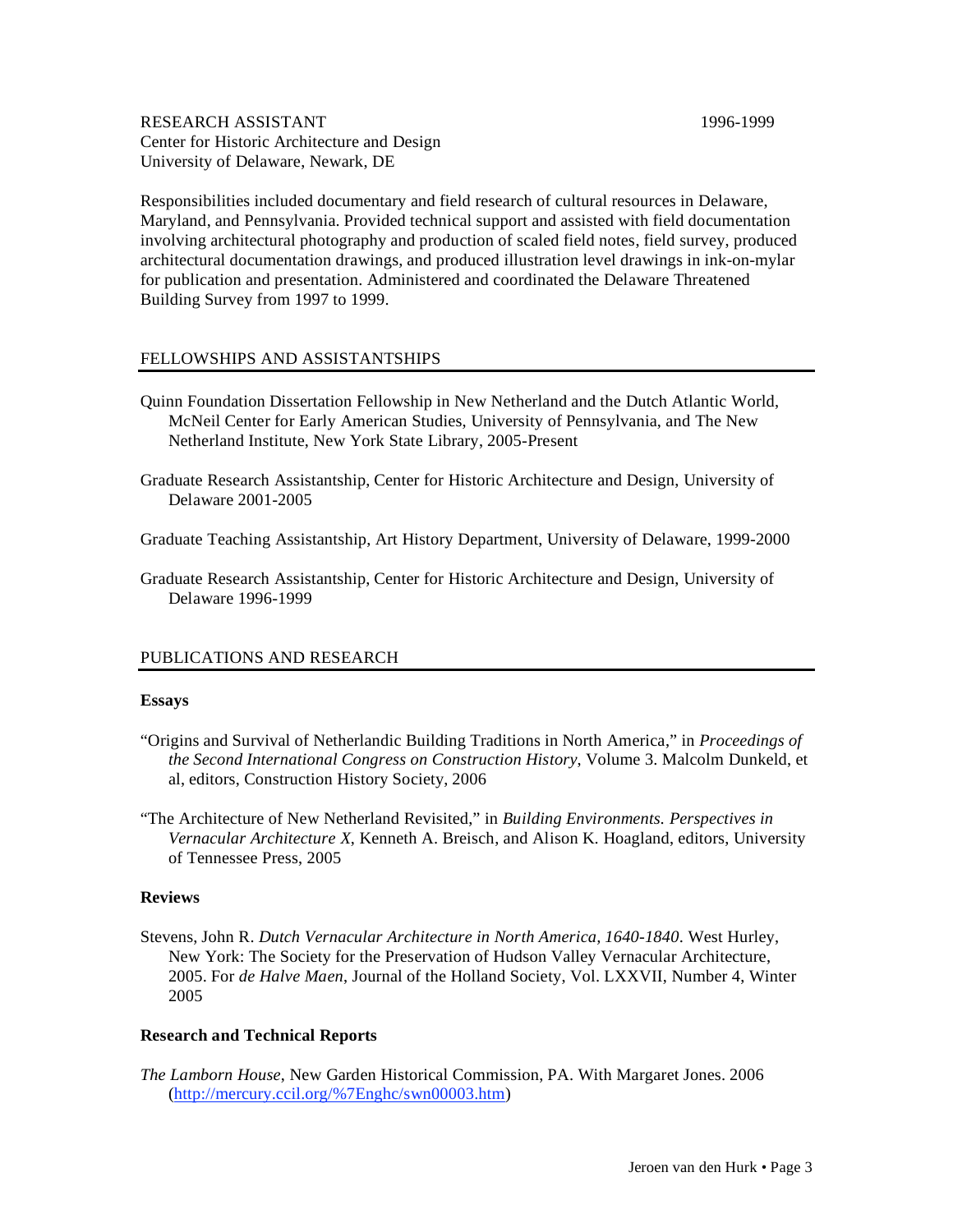- *The Moses Rowan House*, New Garden Historical Commission, PA. With Margaret Jones. 2005 (http://mercury.ccil.org/%7Enghc/swn00003.htm)
- *Vernacular Architecture Group American Tour, New England, The Delaware Valley, The Chesapeake, September 12-22, 2004*. Williamsburg Virginia: The Colonial Williamsburg Foundation. With Carl R. Lounsbury, et al. 2004
- *Threatened Buildings Documented in New Castle County 2002.* Newark, DE: University of Delaware, Center for Historic Architecture and Design. With Evelyn D. Causey, and Rebecca J. Sheppard. 2002
- *Mid-Atlantic Historic Building Survey: Star-Spangled Banner Flag House, Baltimore, Maryland.* Newark, DE: University of Delaware, Center for Historic Architecture and Design. With Jennifer A. Cathey, and Rebecca J. Sheppard. 2002
- *Mid-Atlantic Historic Building Survey: Koelig Farm, Newark, New Castle County, Delaware.* Newark, DE: University of Delaware, Center for Historic Architecture and Design. With Jennifer A. Cathey, and Rebecca J. Sheppard. 2002
- *Mid-Atlantic Historic Building Survey: Curtis Paper Mill, Newark, New Castle County, Delaware.* Newark, DE: University of Delaware, Center for Historic Architecture and Design. With Jennifer A. Cathey, Evelyn D. Causey, Heather Yost, and Rebecca J. Sheppard. 2002
- *Mid-Atlantic Historic Buildings Survey: Cann Farm, Glasgow, New Castle County, Delaware.* Newark, DE: University of Delaware, Center for Historic Architecture and Design. With Jennifer A. Cathey, Evelyn D. Causey, and Rebecca J. Sheppard. 2001
- *Mid-Atlantic Historic Buildings Survey: Lodge-Kaplan House, Wilmington, New Castle County, Delaware.* Newark, DE: University of Delaware, Center for Historic Architecture and Design. With Jennifer A. Cathey, Evelyn D. Causey, Heather Yost, and Rebecca J. Sheppard. 2001
- *Threatened Buildings Documented in Delaware, 1998-1999.* Newark, DE: University of Delaware, Center for Historic Architecture and Design. With Rebecca J. Sheppard, Kelli W. Dobbs, Cynthia Adams, Jennifer A. Cathey, Diane Derry, Bernard L. Herman, Jeff Klee, Patricia Knock, and David L. Ames. 2000
- *Mid-Atlantic Historic Buildings Survey: Herring Battery/Transmitter Buildings, Fort Miles, Sussex County, Delaware.* Newark, DE: University of Delaware, Center for Historic Architecture and Design. With Dana Bouley, Kelli W. Dobbs, Christina Kershaw, and Rebecca J. Sheppard. 2000
- *Mid-Atlantic Historic Buildings Survey: Whiteman House, Corner Ketch vicinity, New Castle County, Delaware.* Newark, DE: University of Delaware, Center for Historic Architecture and Design. With Diane Derry, Kelli W. Dobbs, Kennedy Hickman, and Rebecca J. Siders. 1999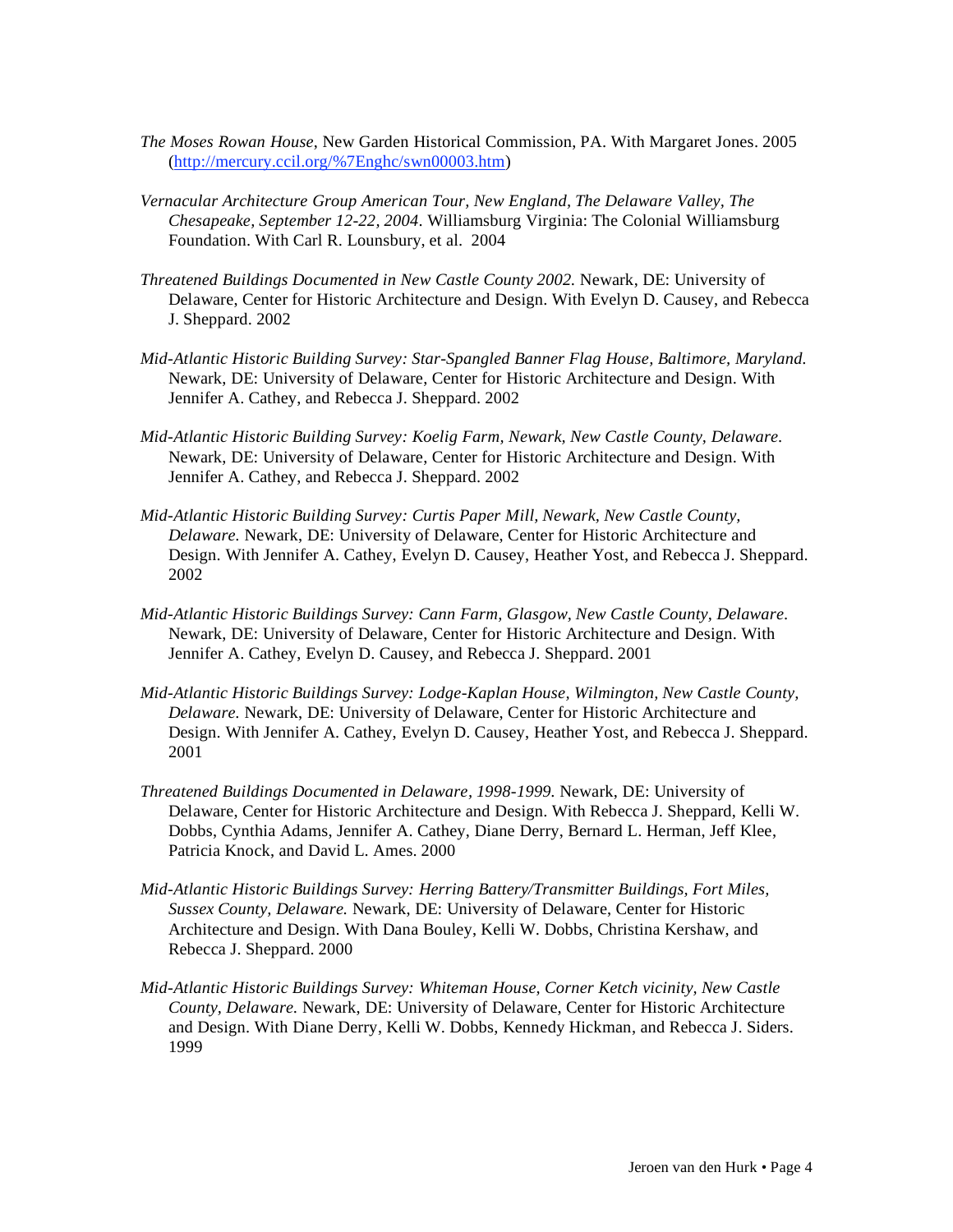- *Mid-Atlantic Historic Buildings Survey: High Brier, Marple Township, Delaware County, Pennsylvania.* Newark, DE: University of Delaware, Center for Historic Architecture and Design. With Bernard L. Herman, Christina Radu, and Rebecca J. Sheppard. 1999
- *Threatened Resources Documented in Delaware, 1997-1998.* Newark, DE: University of Delaware, Center for Historic Architecture and Design. With Christina Radu, Rebecca J. Siders, Cynthia Adams, Diane Derry, Kelli Dobbs, Bernard L. Herman, Jeffrey Klee, and David L. Ames. 1998
- *Mid-Atlantic Historic Buildings Survey: Naaman's Creek School (Claymont Stone School), New Castle County, Delaware.* Newark, DE: University of Delaware, Center for Historic Architecture and Design. With Rebecca J. Siders, Kelli W. Dobbs, and Christina Radu. 1998
- *Mount Pleasant Methodist Episcopal Church, Claymont vicinity, New Castle County, Delaware.* Newark, DE: University of Delaware, Center for Historic Architecture and Design. With Rebecca J. Siders, Martha Daniel, Susan L. Taylor, and David L. Ames. 1998
- *Agricultural Landscapes Documented in Maryland, 1996-97*. Newark, DE: Center for Historic Architecture and Design. With Dawn E. Melson, Rebecca J. Siders, Connie Anderton, Julie Darsie, Allyson Eubank, Kara Hein, Preston Hershey, Gabrielle Lanier, Cristina Radu, Susan Taylor, Karen Theimer, Angela Tweedy, and David L. Ames. 1997
- *Threatened Resources Documented in Maryland, 1995-96*. Newark, DE: Center for Historic Architecture and Engineering. With Deidre C. McCarthy, Rebecca J. Siders, Julie C. Darsie, Kara Hein, Bernard L. Herman, Gabrielle M. Lanier, Dawn E. Melson, Louis P. Nelson, Susan L. Taylor, Karen Theimer, and Ashli White. 1996

#### **Published Illustrations**

- New Garden Historical Commission, *The Lamborn House*, 2006 (http://mercury.ccil.org/%7Enghc/swn00003.htm)
- New Garden Historical Commission, *The Moses Rowan House*, 2005 (http://mercury.ccil.org/%7Enghc/swn00003.htm)
- Lounsbury, Carl R., editor, *Vernacular Architecture Group American Tour, New England, The Delaware Valley, The Chesapeake, September 12-22, 2004*, Williamsburg Virginia: The Colonial Williamsburg Foundation, 2004
- Vernacular Architecture Forum, *Architecture and Landscape of the Pennsylvania Germans, 1720-1920*. Twenty-Fifth Annual Conference of the Vernacular Architecture Forum, 2004
- Scott, Jane Harrington, *Caesar Rodney: A Gentleman and a Whig*. Newark, Delaware: University of Delaware Press, 2000
- Boekwijt, Harry W., "Bouwhistorie en archeologie in 's-Hertogenbosch. Raakpunten in het huisonderzoek van de middeleeuwse stad," in *Rotterdam Papers 10. A contribution to medieval and post-medieval archaeology and history of building*, A. Cramiggelt, T. J. Hoekstra, M. C. van Trierum, and D. J. de Vries, editors, Rotterdam, 1999